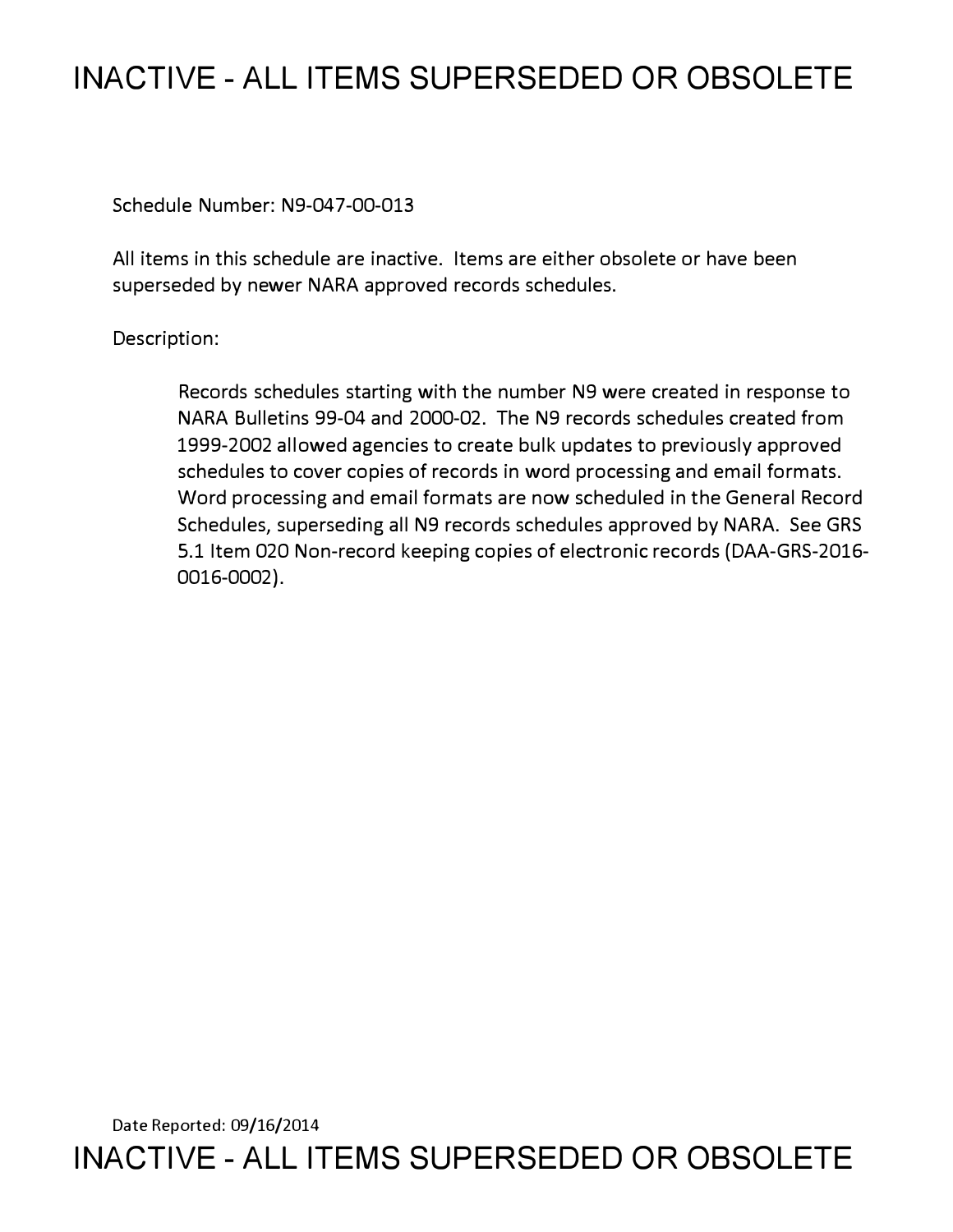| $\blacksquare$<br>- | $\mathbf{r}$ |  |  |
|---------------------|--------------|--|--|

| <b>REQUEST FOR RECORDS DISPOSITION AUTHORITY</b>                              |                                                                 |                                                                                                                                                                                                                                                                                                                                                                                                                                                                                | <b>JOB NUMBER</b><br>119-47-00-13                                                                                                                                          |                                                                |  |  |
|-------------------------------------------------------------------------------|-----------------------------------------------------------------|--------------------------------------------------------------------------------------------------------------------------------------------------------------------------------------------------------------------------------------------------------------------------------------------------------------------------------------------------------------------------------------------------------------------------------------------------------------------------------|----------------------------------------------------------------------------------------------------------------------------------------------------------------------------|----------------------------------------------------------------|--|--|
|                                                                               |                                                                 |                                                                                                                                                                                                                                                                                                                                                                                                                                                                                |                                                                                                                                                                            |                                                                |  |  |
| FROM (Agency or establishment)<br>1<br><b>Social Security Administration</b>  |                                                                 |                                                                                                                                                                                                                                                                                                                                                                                                                                                                                | <b>NOTIFICATION TO AGENCY</b>                                                                                                                                              |                                                                |  |  |
| <b>MAJOR SUBDIVISION</b><br>2                                                 |                                                                 |                                                                                                                                                                                                                                                                                                                                                                                                                                                                                |                                                                                                                                                                            |                                                                |  |  |
|                                                                               |                                                                 |                                                                                                                                                                                                                                                                                                                                                                                                                                                                                | In accordance with the provisions of 44 U S C 3303a, the<br>disposition request, including amendments, is approved<br>except for items that may be marked "disposition not |                                                                |  |  |
| 3<br><b>MINOR SUBDIVISION</b>                                                 |                                                                 |                                                                                                                                                                                                                                                                                                                                                                                                                                                                                | approved" or "withdrawn" in column 10                                                                                                                                      |                                                                |  |  |
| <b>TELEPHONE NUMBER</b><br>NAME OF PERSON WITH WHOM TO<br>$\overline{5}$<br>4 |                                                                 |                                                                                                                                                                                                                                                                                                                                                                                                                                                                                | <b>DATE</b>                                                                                                                                                                | ARCHIVIST OF THE UNITER STATES                                 |  |  |
| <b>CONFER</b><br><b>Stanley Nusenko</b>                                       |                                                                 | 410/965-8987<br>FAX 410/966-1704                                                                                                                                                                                                                                                                                                                                                                                                                                               | $6 - 9 - 00$                                                                                                                                                               |                                                                |  |  |
| 6                                                                             | <b>AGENCY CERTIFICATION</b>                                     | I hereby certify that I am authorized to act for this agency in matters pertaining to the disposition of its records and that the<br>records proposed for disposal on the attached _______ page(s) are not needed now for the business for this agency or will not be<br>needed after the retention periods specified, and that written concurrence from the General Accounting Office, under the<br>provisions of Title 8 of the GAO Manual for Guidance of Federal Agencies, |                                                                                                                                                                            |                                                                |  |  |
|                                                                               | $\sum$ is not required                                          | $\Box$ is attached, or                                                                                                                                                                                                                                                                                                                                                                                                                                                         | has been requested                                                                                                                                                         |                                                                |  |  |
| <b>DATE</b>                                                                   |                                                                 | SIGNATURE OF AGENCY REPRESENTATIVE                                                                                                                                                                                                                                                                                                                                                                                                                                             | TITLE                                                                                                                                                                      |                                                                |  |  |
| 11/23/99                                                                      |                                                                 |                                                                                                                                                                                                                                                                                                                                                                                                                                                                                |                                                                                                                                                                            | SSA Records Officer                                            |  |  |
| 7 ITEM NO                                                                     |                                                                 | 8 DESCRIPTION OF ITEM AND PROPOSED DISPOSITION                                                                                                                                                                                                                                                                                                                                                                                                                                 | 9 GRS OR<br>SUPERSEDED JOB<br><b>CITATION</b>                                                                                                                              | 10 ACTION TAKEN<br>(NARA USE ONLY)                             |  |  |
|                                                                               | Program Issuance Files                                          |                                                                                                                                                                                                                                                                                                                                                                                                                                                                                |                                                                                                                                                                            |                                                                |  |  |
|                                                                               | (See attached submission in response to<br>NARA Bulletin 99-04) |                                                                                                                                                                                                                                                                                                                                                                                                                                                                                |                                                                                                                                                                            |                                                                |  |  |
|                                                                               |                                                                 |                                                                                                                                                                                                                                                                                                                                                                                                                                                                                |                                                                                                                                                                            |                                                                |  |  |
|                                                                               |                                                                 |                                                                                                                                                                                                                                                                                                                                                                                                                                                                                |                                                                                                                                                                            |                                                                |  |  |
|                                                                               |                                                                 |                                                                                                                                                                                                                                                                                                                                                                                                                                                                                |                                                                                                                                                                            |                                                                |  |  |
|                                                                               |                                                                 |                                                                                                                                                                                                                                                                                                                                                                                                                                                                                |                                                                                                                                                                            |                                                                |  |  |
|                                                                               |                                                                 |                                                                                                                                                                                                                                                                                                                                                                                                                                                                                |                                                                                                                                                                            |                                                                |  |  |
|                                                                               |                                                                 |                                                                                                                                                                                                                                                                                                                                                                                                                                                                                |                                                                                                                                                                            |                                                                |  |  |
|                                                                               |                                                                 |                                                                                                                                                                                                                                                                                                                                                                                                                                                                                |                                                                                                                                                                            |                                                                |  |  |
|                                                                               | NOV 3 0 2000                                                    | - Com to: agency                                                                                                                                                                                                                                                                                                                                                                                                                                                               |                                                                                                                                                                            |                                                                |  |  |
|                                                                               | 115-109                                                         |                                                                                                                                                                                                                                                                                                                                                                                                                                                                                |                                                                                                                                                                            | STANDARD FORM 115 (REV 3-91)<br>Prescribed by NARA 36 CFR 1228 |  |  |